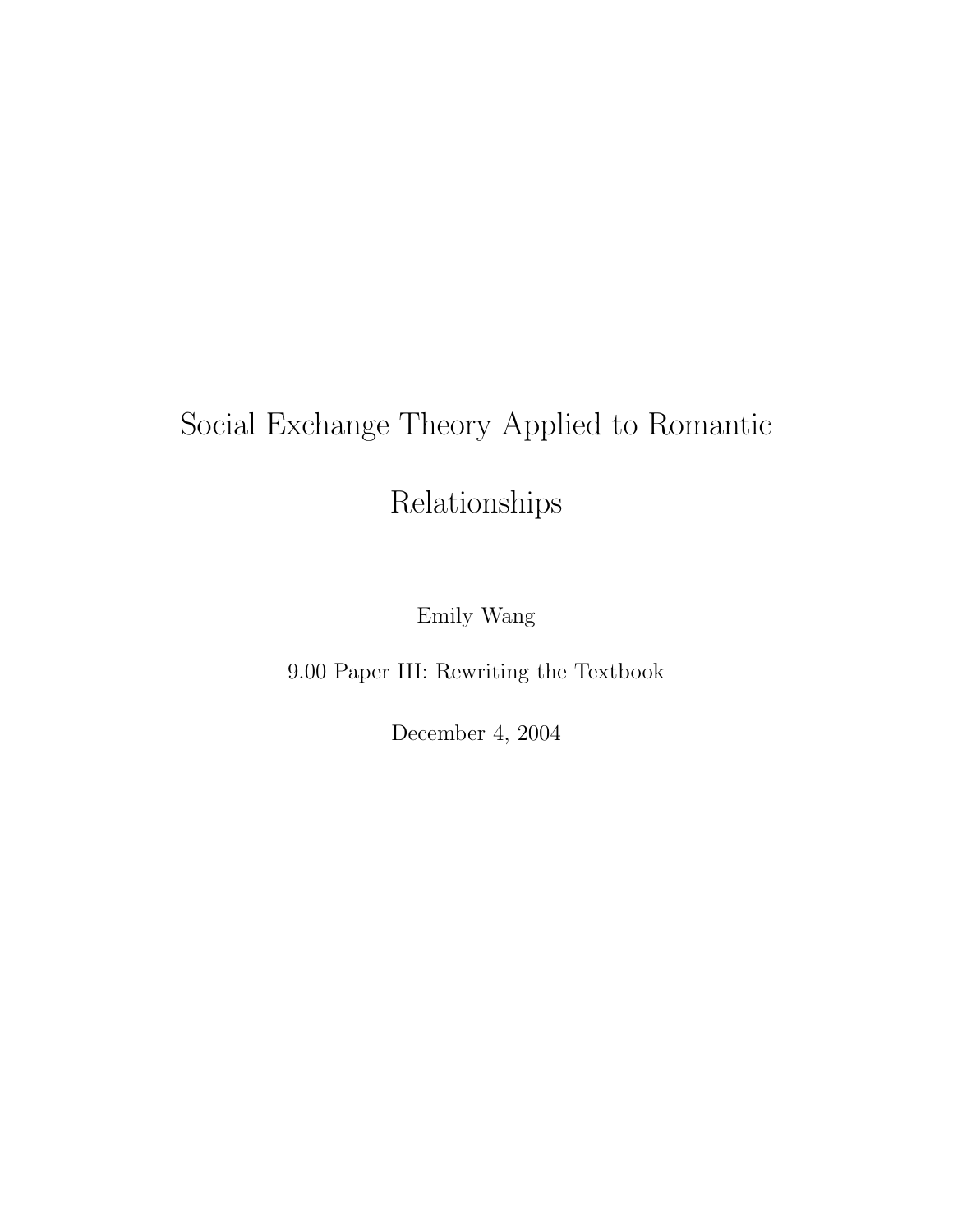#### Notes on Revisions Made

I added articles written by Carpenter and Betzig, and these articles are cited in my list of sources. Small edits I made were the correction of the method of citation and the rewriting of awkward or unclear sentences that had been highlighted. I also added some sentences in places where I felt the transition between paragraphs had been too choppy. I decided not to elaborate on other theories for the differences seen between men and women in relationships, as this essay was mean to be included in the chapter in Gleitman that had already discussed alternate ways of looking at the differing roles of men and women in romantic relationships.

I did try to investigate homosexual relationships, as this was a suggestion made during the discussion of possible revisions, but the literature on this particular topic was limited– as stated in Carpenter, most studies of sexual perceptions and sexual activity have been limited to heterosexual relationships, as they are the majority of relationships observed in our society. Homosexual and bisexual men and women are less commonly found and are not evenly distributed in the population, making it hard to find interviewees for these studies. The Carpenter study was one of the few I found that considered homosexual relationships, and it did so in the context of what virginity meant to different adults and young adults. My coverage of homosexual relationships was therefore limited to the specific topic of attitudes towards virginity. I had originally included a sentence on this topic, but I elaborated on this topic in the revised version of my essay.

I also expanded my essay by discussing the issue of infidelity in marriage, a subtopic I had not covered in my original essay. This topic was covered in one of my original four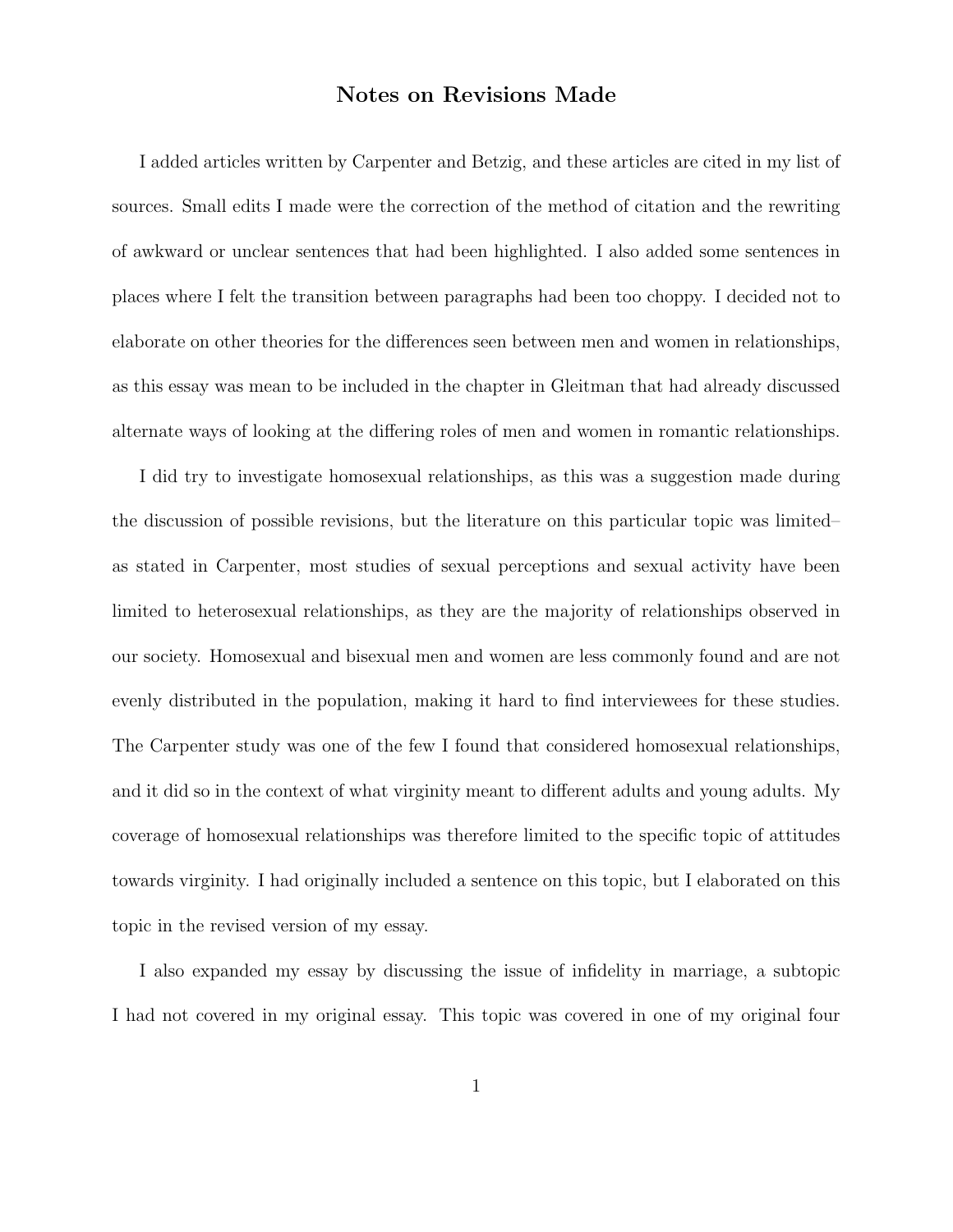sources and also in the addition source by Betzig. This subtopic was another demonstration of how female sexuality is more valued by society than male sexuality, and was related to the topic of female virginity vs. male virginity.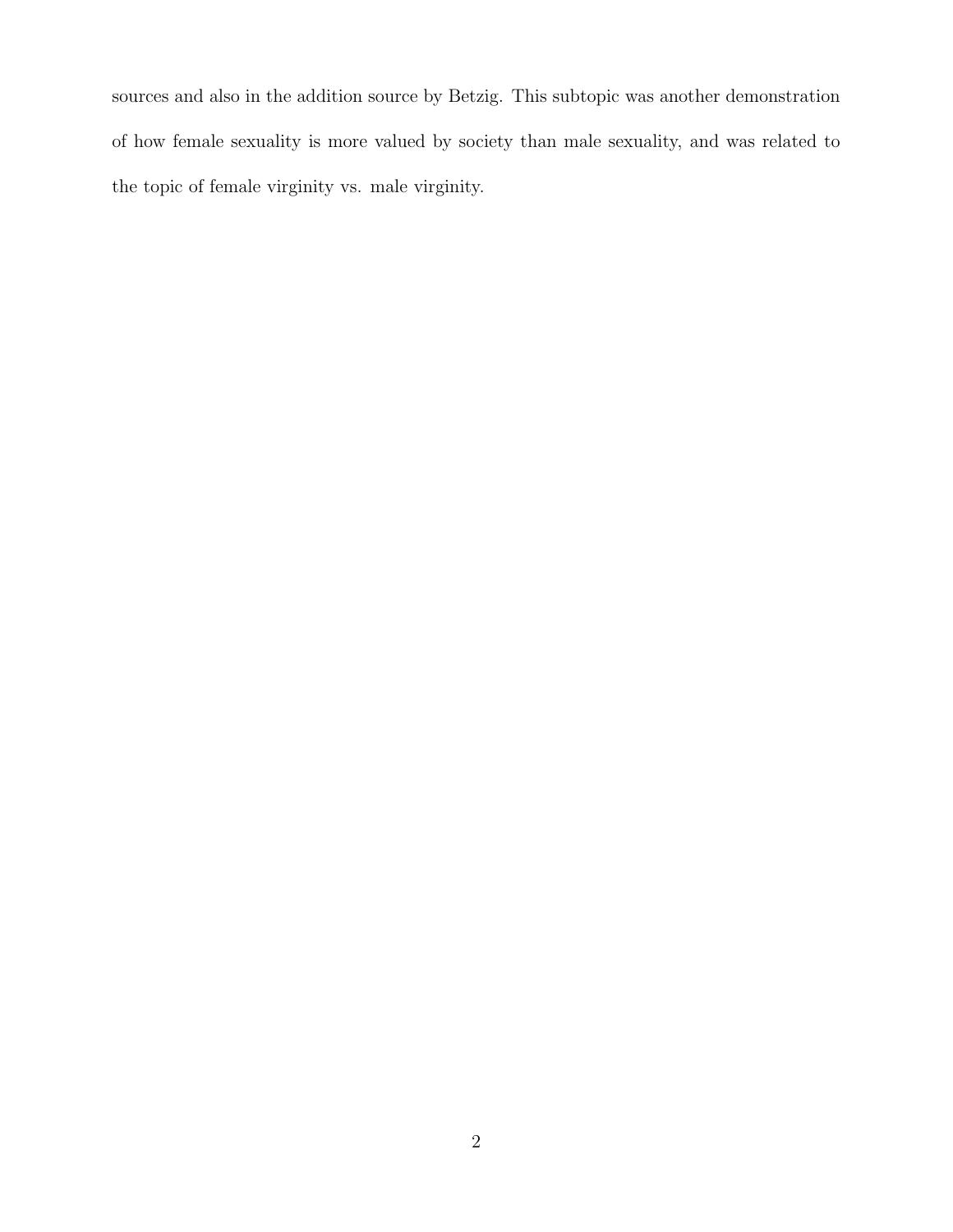While idealistic views of sex in romantic relationships focus on sex as a private act between two equal partners who care about each other, it is the unfortunate fact that sexual double standards do exist, more obviously in the past but still to some extent today. Earlier in this chapter, we focused on evolutionary theory as one way of explaining the differences between men and women. Another way of trying to explain the discrepencies between the way sex and romantic relationships are viewed by females and males is through applying the idea of social exchange theory to romantic relationships.

Social exchange theory analyzes interactions between two parties by examining the costs and benefits to each. The key point of the theory is that it assumes the two parties are both giving and receiving items of value from each other. Under this theory, interactions are only likely to continue if both parties feel they coming out of the exchange with more than they are giving up–that is, if there is a positive amount of profit for both parties involved (Baumeister and Vohs 5).

Rewards and costs are important concepts that form the basis of most social exchange theories. Rewards are exchanged resources that bring pleasure and satisfaction, while costs are exhanged resources that are perceived as a loss or punishment.

The social exchange framework is useful for understanding sexuality within a **relational** context; it focuses on what each partner gives and receives from the other. It allows one to analyze why people choose each other as romantic partners in the first place, which partner has more influence in the sexual activities the two engage in, and whether or not one or both partners might seek sexual activity outside of the relationship (Sprecher 32).

The basis of the social exchange theory as applied to romantic relationships is that sex in a heterosexual community is a valuable commodity that a woman gives to a man in exchange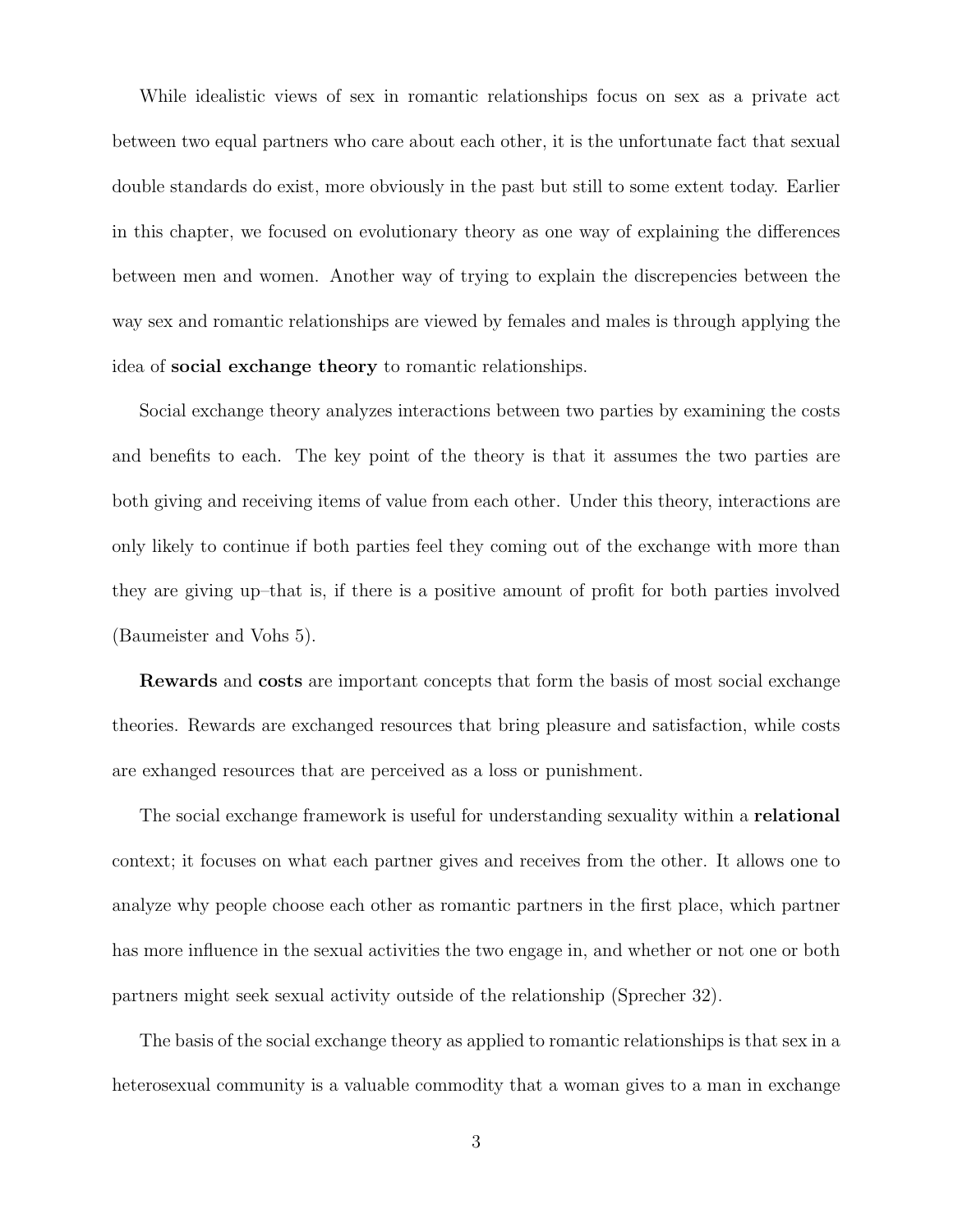for other commodities. Compensation for sexual intimacy might be given in the form of respect, commitment, love, or items of monetary value (Sprecher 32]). Explained in this fashion, sex is primarily a female resource, and hence women would seek to keep the price of their resource high, while men would seek to lower the price. There are three specific social exchange models that are particularly relevant to sexuality that will be discussed in this section: equity theory, outcome-interdependence theory and investment model, and the interpersonal model of sexual satisfaction.

Equity theory can be summed up with four main points (Sprecher 33): (1) Individuals will try to maximize their outcomes by maximizing the difference between perceived rewards and costs. (2) In order to maximize individuals' rewards, the collective individuals involved will tend to create systems where resources can be fairly partitioned among members of a group. To maintain this system, individuals who treat others fairly will be rewarded, while those who do not will be punished. (3) Inequalities in relationships will cause the participants to be unhappy to a degree proportional to the amount of inequality. (4) Individuals will tend to work to balance out inequalities; the greater the inequality, the harder they will work to ameliorate it.

Proof for the equity theory is given by evidence that shows the most stable relationships occur when neither partner feels that they are receiving fewer benefits than they deserve (Sprecher 36). Also, research shows that relationships where partners felt they were either "greatly underbenefited" or "greatly overbenefited" were less likely to have advanced to sexual intercourse. In addition to this, those men and women who felt they were in equal and reciprocal relationships were more likely to say that sexual activity had begun because both members involved desired it. This would lead to less awkwardness in a relationship and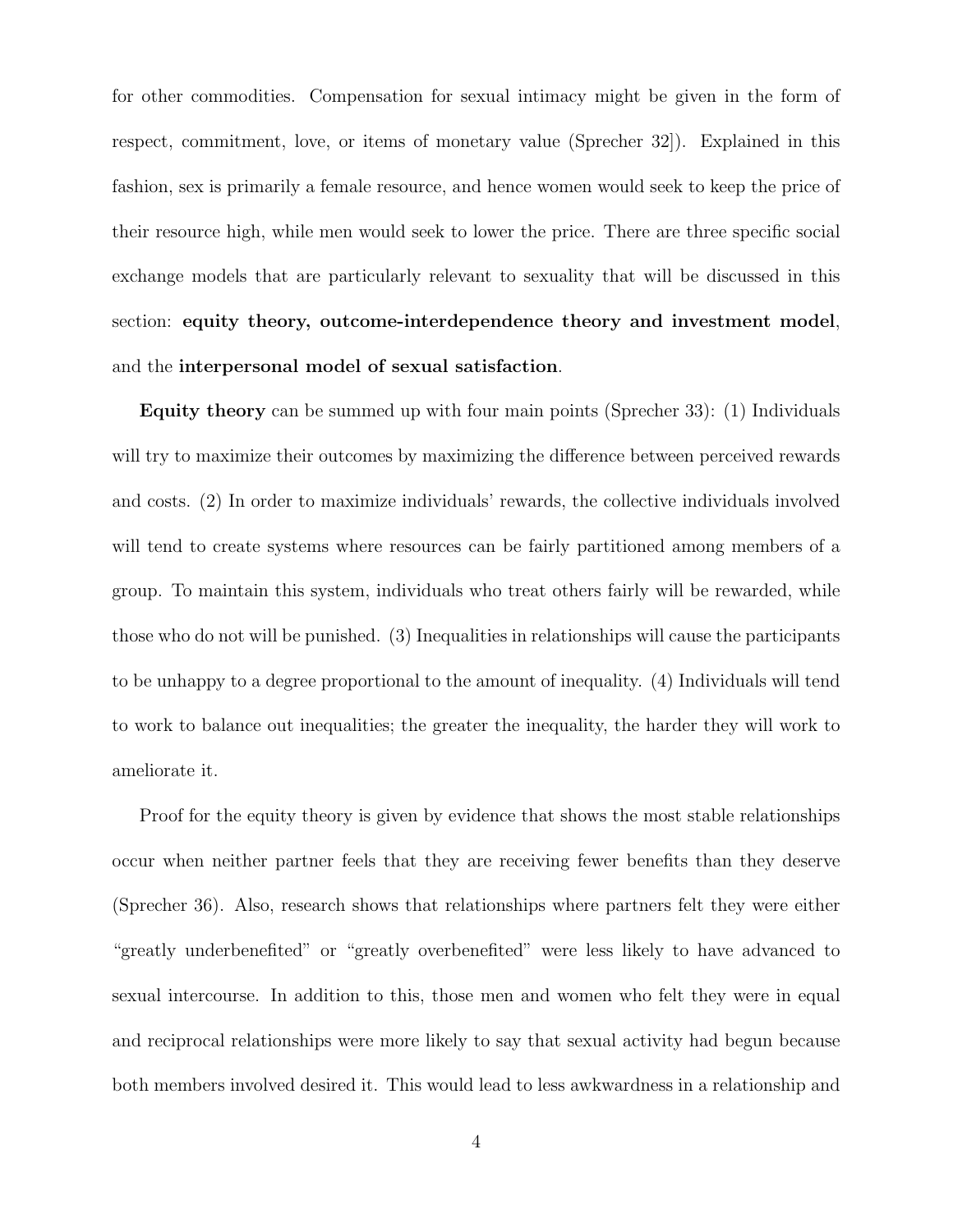less need to negotiate for differing levels of sexual desire, again suggesting that a relationship where both parties feel equal tends to be a stable relationship.

The **outcome-interdependence theory** focuses on the rewards and costs that an individual derives from a relationship. The factors that determine a individual's evaluation of a relationship include the actual rewards and costs, the individual's expectation for what he or she should receive (comparison level), and the dependence an individual feels on the continued existence of the relationship (comparison level for alternatives, or how appealing other options appear) (Sprecher 34). Added to this theory is the idea of investments, defined here as resources an individual gives to a relationship that cannot be retreived if the relationship were to end. These investments might be in the form of time or exchanged personal confidences or other extrinsic elements, such as mutual friends or shared possessions. All of these investments will cause an individual to feel more committed to a relationship, independent of the satisfaction gained from rewards.

The effect of feeling that one has invested in a relationship helps to determine the onset of sexual activity in romantic relationships. (Sprecher 36) This is due to the fact that sexual activity is one behavioral demonstration of one's commitment to a relationship. The investment model variables of rewards, costs, comparison level, and comparison level for alternatives should influence how sexually involved a relationship is.

The interpersonal model of sexual satisfaction focuses on exchange within the entire relationship and the consequences of that exchange for relationship satisfaction and commitment. In this model, sexual satisfaction is increased by three main components: the difference between costs and rewards. (2) How the relationship's rewards and costs compare with one's expectations. (3) How equal the relationship is between the two partners in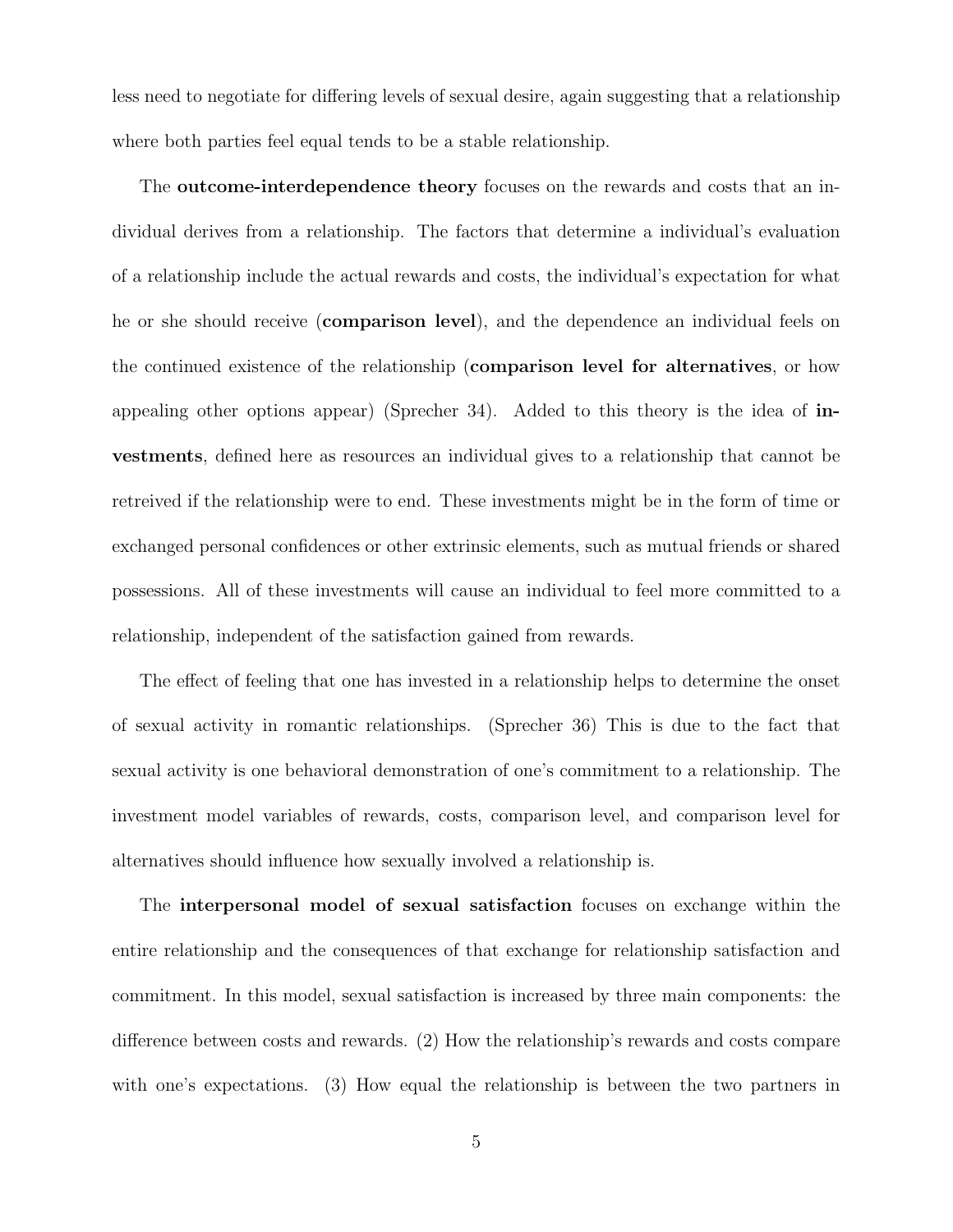terms of costs and rewards attributed to each. It extends the interdependence theory and introduces the idea of equality being a motivating factor in relationships.

There is a clear disparity between when men and women first expect sex to occur in a romantic relationship. Men, on the whole, tend to expect relationships to become sexual considerably sooner than women do (Cohen 294, 295). When evaluating how these expectations compare with men and women's actual experiences in relationships, it is seen that only the women's expectations are a good indicator of when sex actually occurs. This suggests that it is women, not men, who have the most influence on when sexual intercourse occurs; women are the "gatekeepers" of sexuality within relationships (Cohen 297). This evidence supports the idea that sex is a female resource that the woman gives to the man. The fact that women's expectations are more in line with their experiences also suggests that women are more motivated than men to make it seem as though their sexual expectations are consistent with their actions. This consistency would be important in maintaining the higher cost of sex as a female commodity; if one woman were to give sex too freely, it would serve to lower the cost of sex in her community. In terms of the supply and demand model, then, a woman giving sex too freely is increasing the supply, which decreases demand and therefore decreases the perceived value of all women.

Supporting this line of reasoning is the fact that it is women and not men who are perceived to enforce the sexual double-standard, judging fellow women more harshly when they engage in sexual promiscuity (Milhausen and Herold 364). This would support the idea that women have a vested interest in keeping the perceived value of a woman's sexuality high by making sure that the supply (in this case, women who are willing to engage in sex) is higher than the demand (men who are looking for sex). It has been proven that women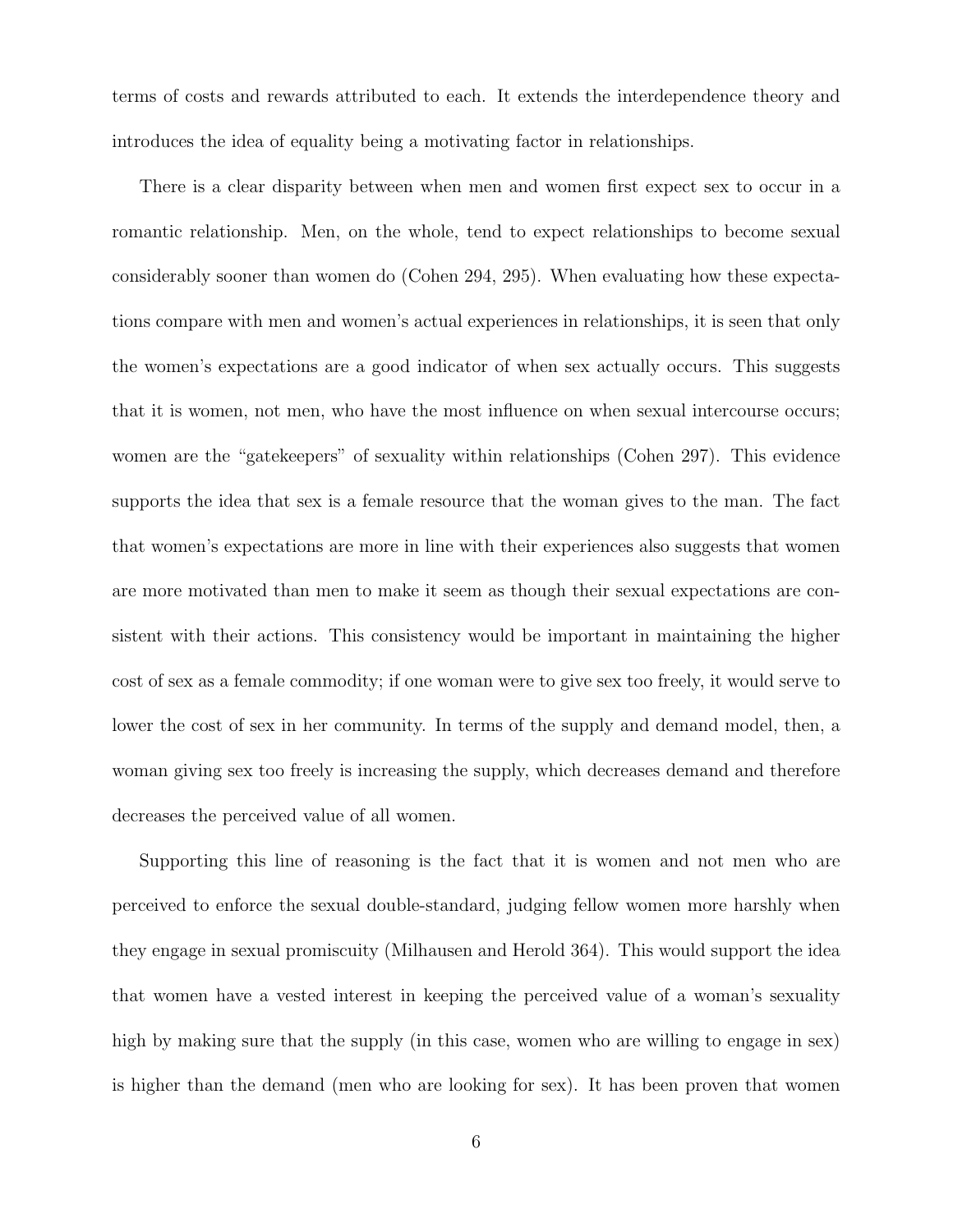are more generally opposed to prostitution and pornography, which tends to cheapen sex and hence lower the "market value" of a woman's sexuality by making it easier for men to obtain sexual satisfaction. Studies have also shown that women are more likely than men to oppose nudity in movies and are more likely to approve of a ban on renting X-rated sex videos (Baumeister and Vohs 42).

It is also observed that men say they have had more sexual partners than women do (Cohen 297) and that men and women count their sexual experiences differently. Men tend to estimate and round up, while women enumerate each example and round down. It is evident, also, that virginity is viewed very differently among men and women. Studies show that women are twice as likely to think of their virginity as something that is given as a gift to a significant other, while men are three times as likely to view virginity as a stigma that they must discard as soon as possible. Interesting to note was that lesbians were less likely to think of virginity as a gift in their relationships (Baumeister and Vohs 33). These facts show that a woman's sexuality is far more valuable than a man's, and that this phenomenon is confined to heterosexual relationships, and therefore the interactions between men and women.

In addition, in every historical era, virginity loss appears to be understood as something that occurs between a man and a woman (Carpenter 129). It is only in the younger generation of adults and young adults that virginity has been framed in terms of same-sex relationships, and this may be due to a changing of sexual attitudes to be more accepting of all types of romantic relationships. Carpenter's 2001 study polled sexual attitudes of young heterosexuals, homosexuals, and bisexuals and asked them about their perceptions of virginity and what it meant to lose one's virginity in a relationship. Overwhelmingly,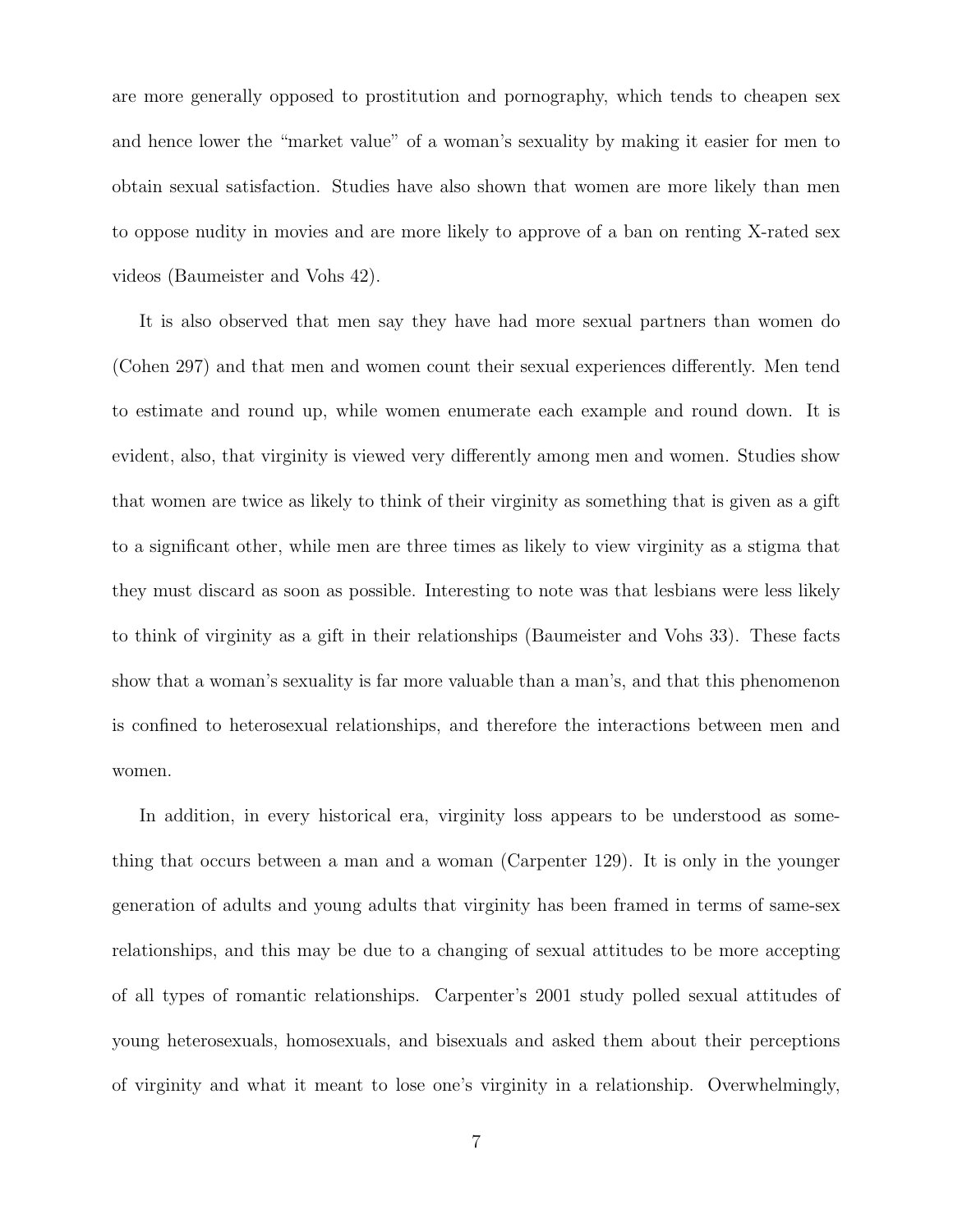the individuals interviewed defined the loss of virginity as something unique to heterosexual couples. Gay and bisexual respondents were also less likely to see virginity loss as a gift or an exchange, but were more likely to see it as a process that helped one grow in experience—a process that was more tied to forming one's identity, since it was tied to the process of "coming out" (Carpenter 134). Again, this evidence suggests that the social exchange theory is more applicable to heterosexual couples, where an exchange of commodities occurs between a man and a woman.

Carpenter's study also found that 10% of respondents believed that only men could lose their virginity in a same-sex relationship, while none believed that only women could lose their virginity in a same-sex relationship. This means that virginity is often perceived as something that a man takes away from his partner, even when he engages in sexual activity with another man. While some individuals believed that a woman could take the virginity of her partner, this attitude was not as prevalent.

The value of a woman's virginity can also be observed through the legal system and the concept of an age of sexual consent, which means that a person below that age is legally unable to agree to have sex. While it may seem that these kinds of laws prohibit both young men and women from sexual activity, historically and even overwhelmingly in modern-day courts, this law has been applied only to adult men males who have sexual relations with underage females (Baumeister and Vohs 46). This is consistent with the idea that a woman's virginity is a valuable resource that must be protected by society, while a man's virginity is not so highly valued.

Related to the inequality between the way a woman's virginity and a man's virginity are viewed is the differing way that infidelity by a man or a woman affects a relationship–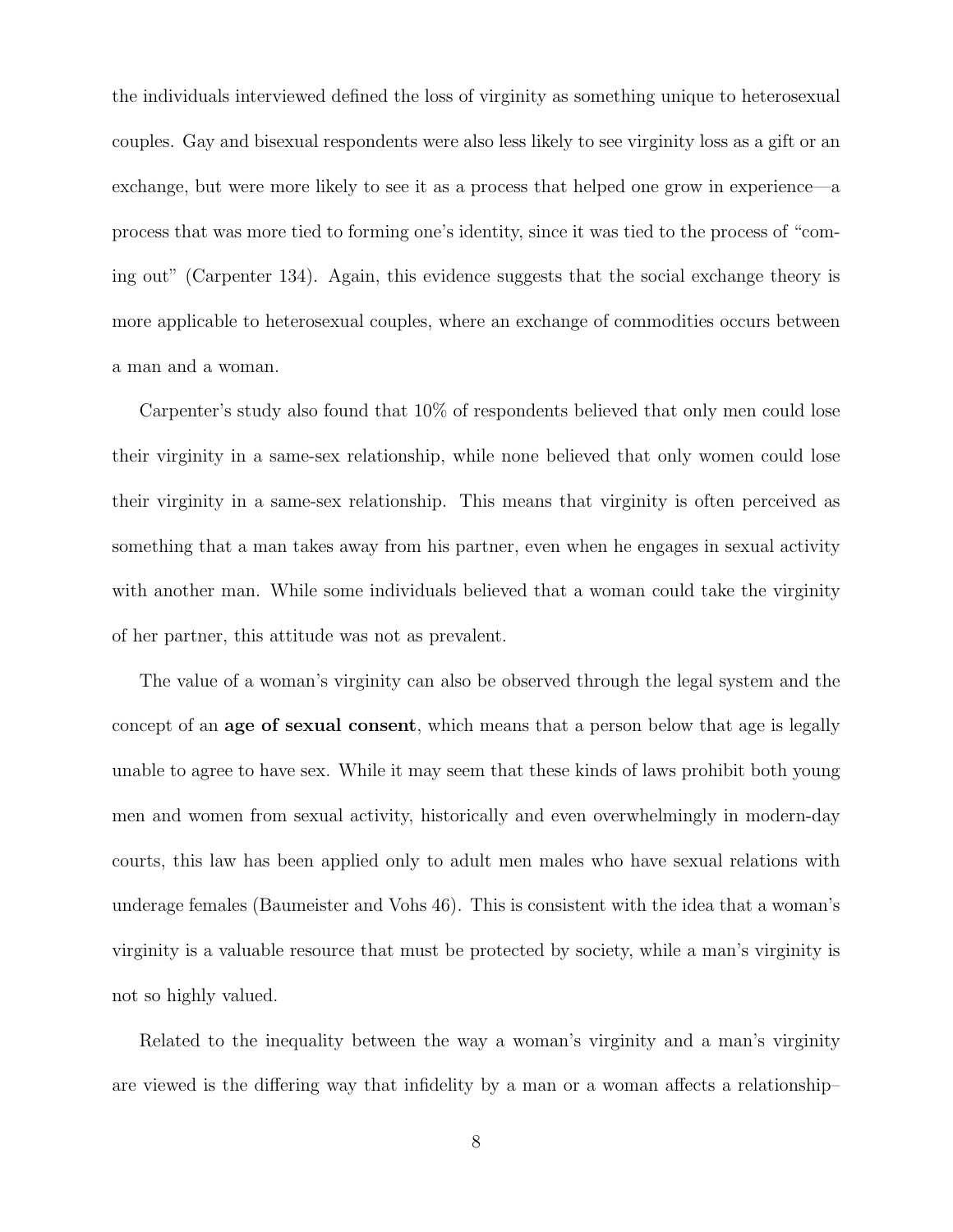specifically, a long-term relationship such as marriage. In Betzig's 1989 study, 186 societies across the world were surveyed for their attitudes towards conjugal dissolution, or divorce from marriage. The reason most commonly reported for divorce was adultery, with 88 out of 186 societies reporting. In 54 of these societies, divorce followed only from adultery on the wife's part, while there were only 2 societies in which divorce followed only from adultery on the husband's part (Betzig 658). In these 2 societies, an adulterous wife was severely punished—reports on both societies mention that a husband may acceptably beat his adulterous wife or even kill her. The double-standard comes up time and time again in cross-cultural surveys—there is a strong positive association between women's infidelity and frequency of divorce (Betzig 659). All of these observations corroborate the fact that a woman's perceived value decreases when she is sexually promiscuous in a way that a man's perceived value does not. Because a woman's sexuality is a valued good while a man's sexuality is not, a man stands to lose more than a woman when his heterosexual partner is unfaithful.

Consistent with the fact that a woman is giving something valuable to a man when she has sex with him are the traditional customs of men buying gifts for women and paying for their food and entertainment. There is also evidence to suggest that a woman can make up for an inequality in a relationship by offering sex, while a man cannot do the same when he is in an inferior position in a relationship. Female sports celebrities, for instance, do not frequently engage in relationships with their male fans, stating that the difference in status is too great, while male sports celebrities are flippant about their numerous sexual encounters with female fans. This shows that females are able to gain access to males that are considerably higher in social status by offering sex as an incentive, while a similar exchange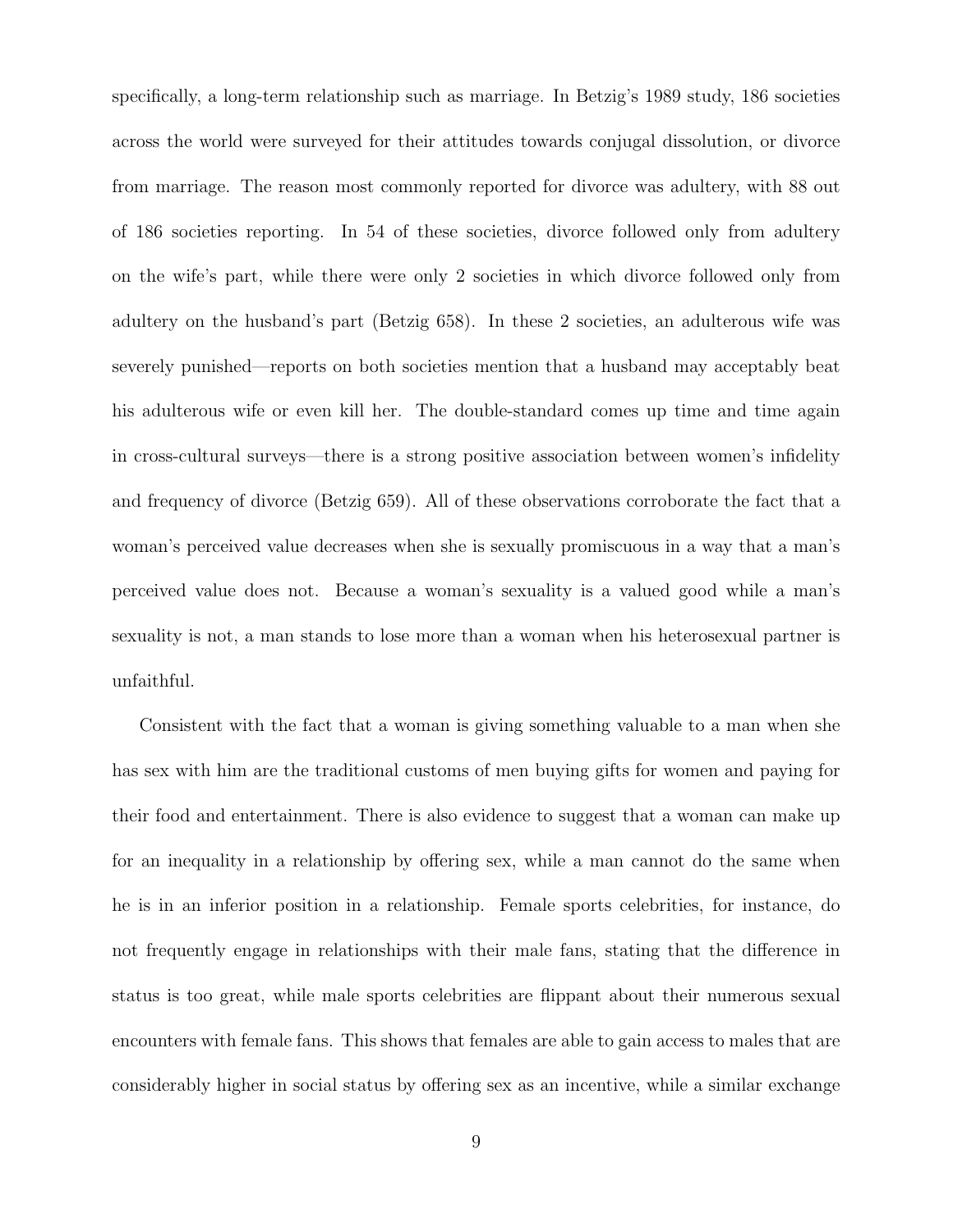is unlikely to occur in the cases where the female has a much higher status. Females with a relatively high status in society are consistently left out of the social exchange, as are lowstatus males—the former can find no one bidding high enough to be her equal in a romantic relationship, and the latter has little of value to offer a woman he might be romantically interested in.

Finally, although social exchange theory is a useful way of looking at the dynamics of heterosexual romantic relationships, it should not be seen as an exclusive explanation for how men and women interact. It is clear that economic theories do not apply to all aspects of romantic relationships equally, and that a social exchange theory cannot adequately explain all of the ups-and-downs of human interactions. As discussed earlier in this chapter, there are many cultural and biological causes for the different roles that men and women play in romantic relationships, and social exchange theory is just one way of analyzing the result of many different motivations.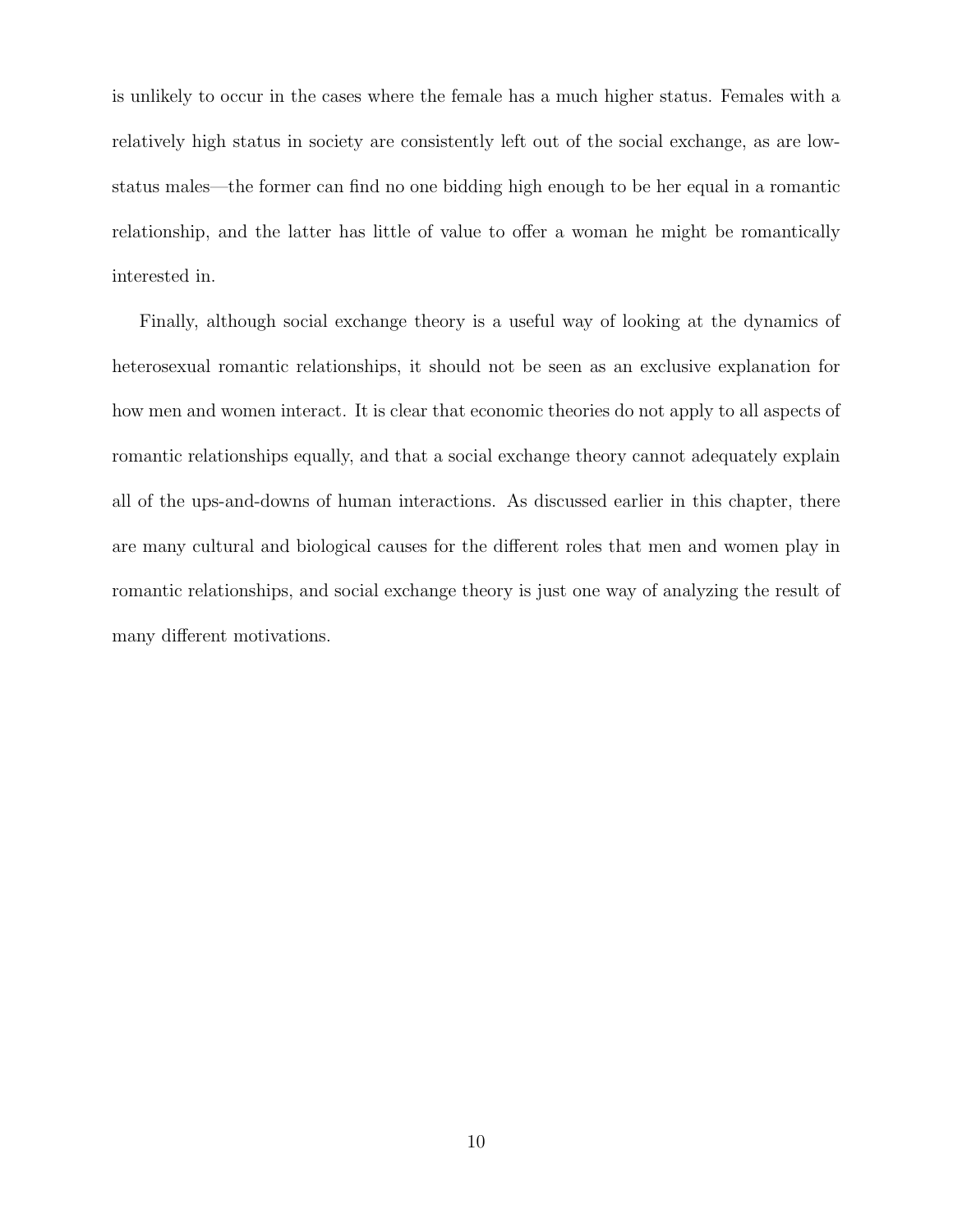## Summary

- 1. Social exchange theory is a useful way of approaching the way men and women behave in romantic relationships. It shows how economic terms of costs and rewards can be applied, focusing on the give-and-take aspects of interpersonal relationships.
- 2. The three specific social exchange models that are most relevant to sexuality are equity theory, outcome-interdependence theory and investment model, and the interpersonal model of sexual satisfaction.
- 3. Sexual intercourse can be viewed as a female commodity whose perceived value females seek to preserve by keeping the "price" high and the supply low. This explains why it is actually females who tend to maintain double standards for sexuality, in part by castigating fellow females who have many sexual partners. A woman's virginity is viewed by society as more valuable than a man's virginity. This fact can be seen by comparing attitudes towards virginity in heterosexual relationships to those in homosexual relationships.